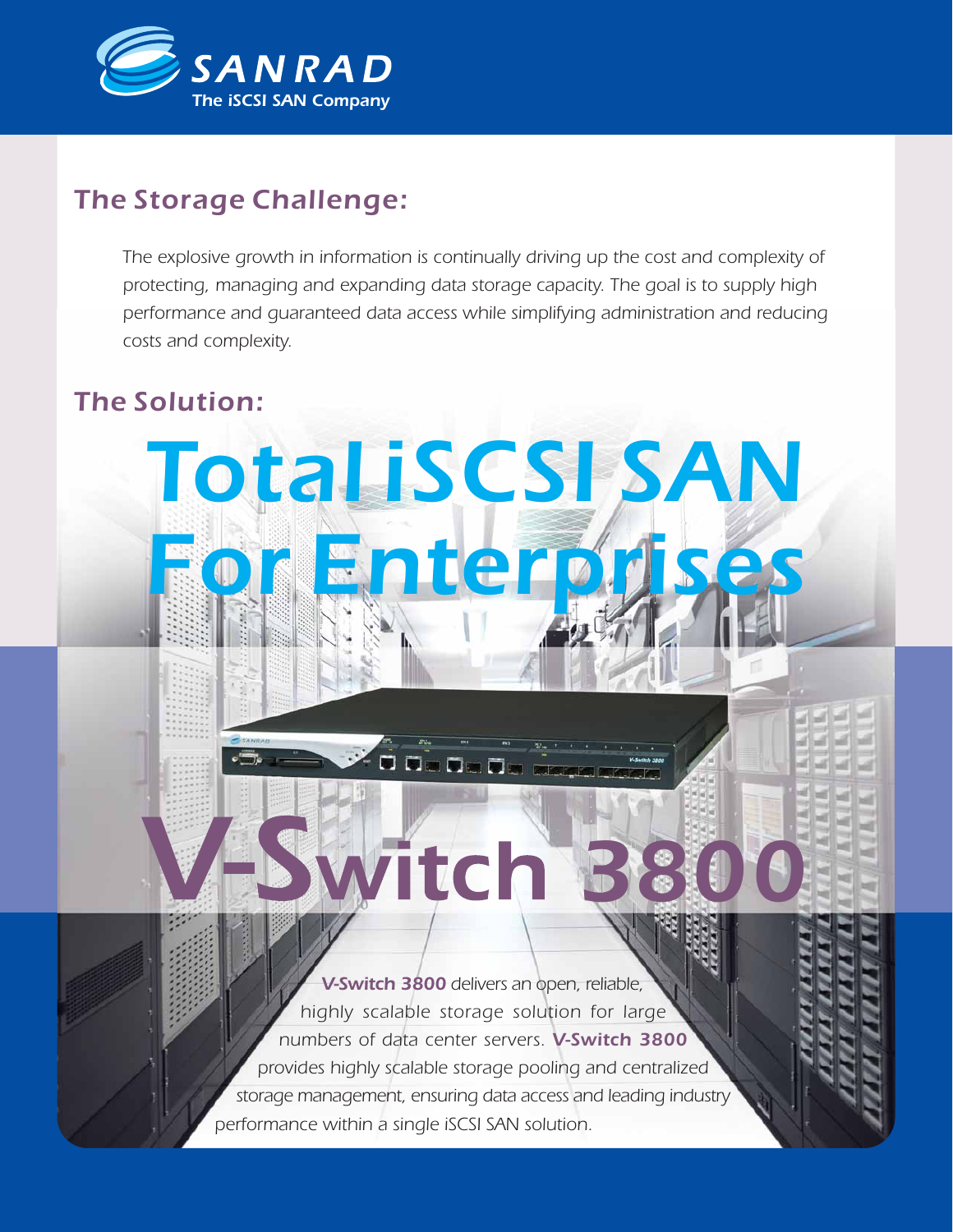*V-Switch 3800 enables enterprise users to build and manage a large, highly scalable pool of diverse storage systems. V-Switch 3800 enables enterprises to virtualize the storage pool into custom volumes and assign those volumes to many servers using iSCSI.*

*V-Switch 3800 provides the largest number of storage ports and the fastest internal bus available in the V-Switch family. It uses a real-time operating system and high-end network processors to deliver high performance with complete component and system redundancy.*

*SANRAD StoragePro management software is embedded on the V-Switch and provides all storage pooling, vitrualization and management services. StoragePro is configured via a CLI or GUI. Features include: open FC, open FC fabric and open iSCSI storage connectivity, custom volume creation, volume expansion, capacity provisioning, local data mirroring, data migration, volume snapshot, snapshot rollback, multi-pathing, failover and active/active V-Switch clustering.*

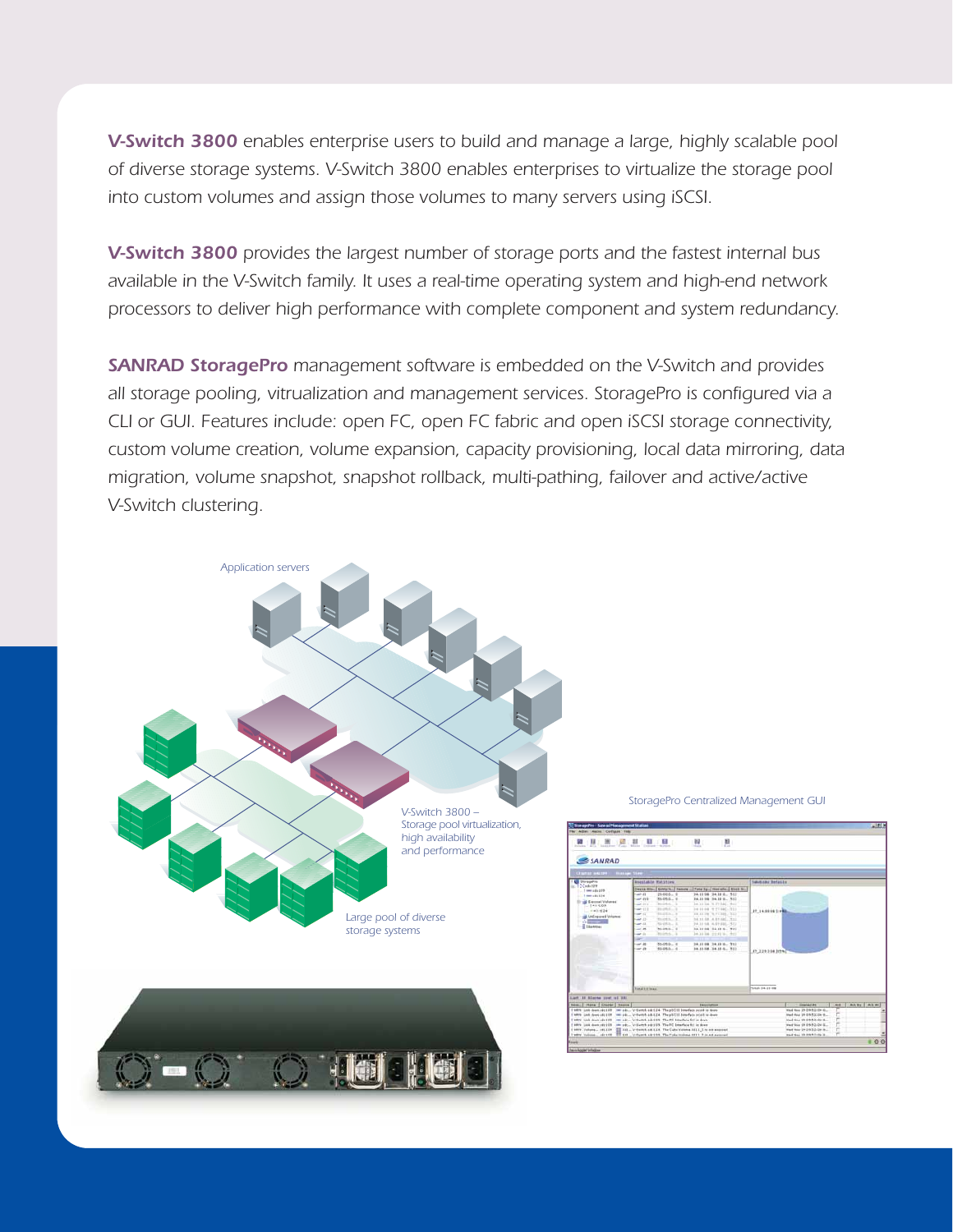| <b>Key Features</b>                                      | <b>Benefits</b>                                                                                                                                                                                                        |
|----------------------------------------------------------|------------------------------------------------------------------------------------------------------------------------------------------------------------------------------------------------------------------------|
|                                                          |                                                                                                                                                                                                                        |
| <b>Large Storage Pools</b>                               | Create large storage pools by consolidating many storage systems into a<br>centrally managed pool that can easily scale to several petabytes.                                                                          |
| <b>Open Heterogeneous Architecture</b>                   | Use any storage system for flexible and cost-effective creation and expansion<br>of the storage pool, including FC and iSCSI storage systems with any drive<br>type and FC fabrics all within the same SAN.            |
| <b>Network-Based Virtualization</b>                      | Create custom storage volumes across all the connected storage systems<br>for optimal performance of applications, maximum utilization of storage<br>resources and cost effective service growth.                      |
| <b>Tiered Storage</b>                                    | Combine storage systems with diverse properties into the same storage<br>pool to provide different SLAs for different applications, better performance<br>and cost tuning.                                             |
| <b>High Speed Data Migration</b>                         | Copy over 2TB/hour of data between storage systems.                                                                                                                                                                    |
| <b>Local and Remote Data Protection</b>                  | Asynchronous and synchronous remote data replication, snapshot and<br>cloning eliminate the possibility of data loss and ensure business continuity.                                                                   |
| <b>High Availability</b>                                 | Active/Active V-Switch clustering with automatic failover, failback and multi-<br>pathing for fault tolerant access to data.                                                                                           |
| <b>Storage Security</b>                                  | Access Control Lists and iSCSI login authentication (CHAP, SRP) for complete<br>access control and protection of data.                                                                                                 |
| <b>Simple and Centralized</b><br><b>Management</b>       | StoragePro provides centralized management with a web based GUI or<br>complete CLI. Secure CLI via SSH.                                                                                                                |
| <b>Monitor Performance and Traffic</b><br>within the SAN | Monitor traffic statistics on each storage and network interface to increase<br>application performance. Monitor counters and generate reports defined<br>by standard MIBs including TCP/ IP, FC and iSCSI interfaces. |
| <b>Removable Onboard Compact Flash</b>                   | Quickly replace or replicate V-Switch configurations, mirror the configuration<br>database for fast recovery, replacement and replication of V-Switches.                                                               |
| 1 unit rack size and front<br>facing interfaces          | Compact size saves you precious rack space and all network and storage<br>connections are on the front face. Adjustable rack supports fit racks up to<br>39" in depth.                                                 |